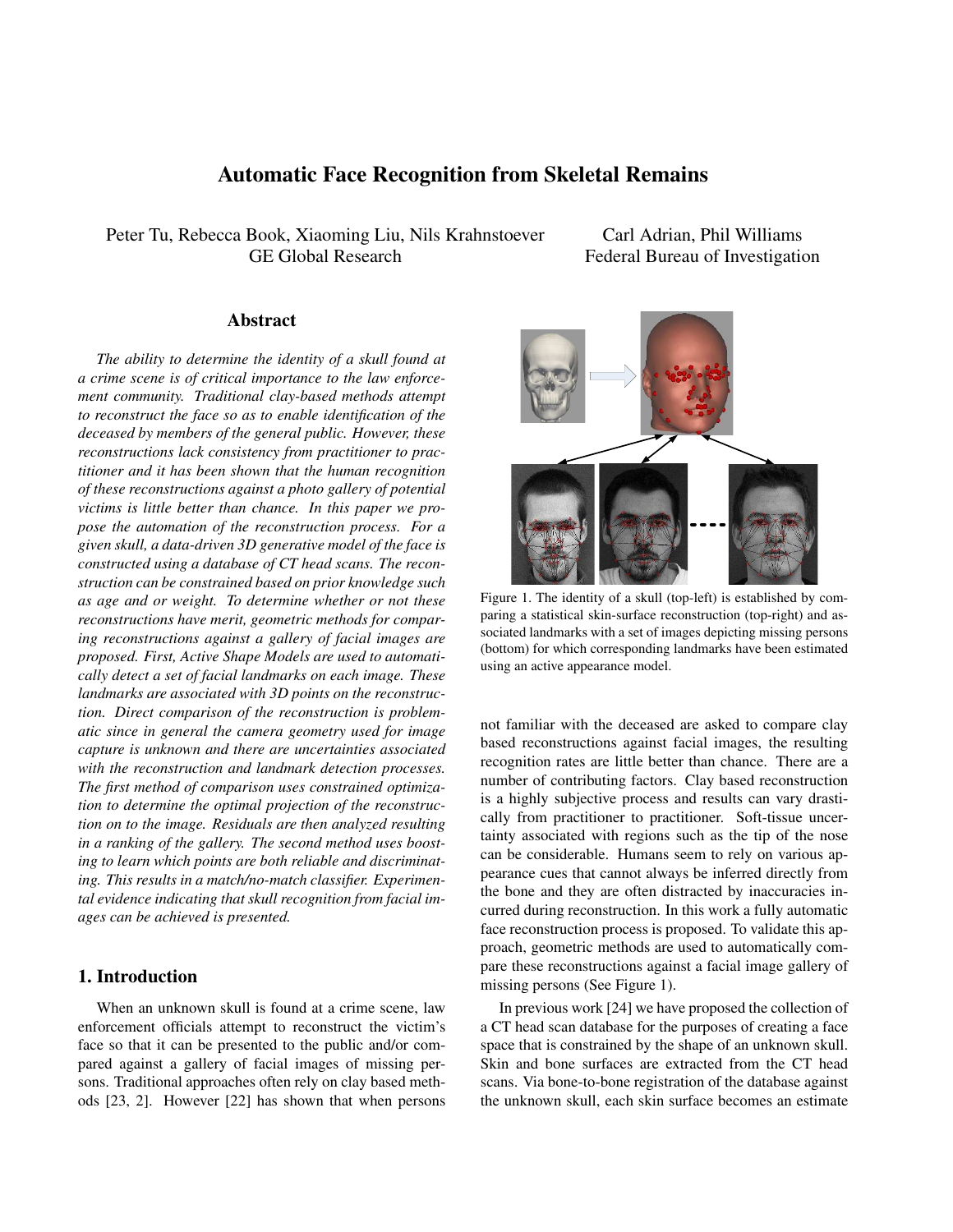of the unknown face. In this work, the warped skin surfaces along with their age and weight information are represented as structurally identical vectors. This means that vector elements representing semantically identical points such as the tip of the nose and the corners of the eyes will be in correspondence. Principle Component Analysis (PCA) on these skin vectors constitutes a face-space tailored to the unknown skull. Prior knowledge such as the estimated age and/or weight of the unknown individual can be used to constrain the face space.

The automatic recognition of an unknown skull against a gallery of facial images of missing persons is a difficult task. There is uncertainty associated with the soft-tissue of the deceased and information regarding the imaging conditions of the gallery will be imperfect. To our knowledge this type of automatic recognition has never been accomplished. In this paper we seek evidence that the task of automatic recognition is achievable. Our approach starts by taking advantage of the fact that each reconstruction is structurally identical. Landmark positions in the images can then be associated with specific points on the reconstructions. Such image landmarks are found using Active Appearance Models (AAM). The task at hand is to determine whether or not a given set of reconstruction and image landmarks constitutes a match. Two approaches are considered. In the first method, constrained optimization based on the landmark positions with the least amount of soft-tissue variance is used to determine a projective transformation between the 3D reconstruction and the 2D image. Projection residuals are then calculated providing a ranking of the missing person image. In the second approach, boosting is used to construct a strong match/no-match classifier. In this way we learn which landmarks are both reliable and discriminating.

#### 2. Face Reconstruction

A database of CT head scans of over 280 individuals across 6 demographics has been collected. The age and weight of each individual were also recorded. For purposes of validation, a frontal and profile image of each subject was taken. The marching cubes algorithm [16] was used to extract a polygonal mesh of the skin and bone surfaces of each individual. Each skin surface was manually labeled with a number of specific landmark points and using an approach similar to [17] they are represented by structurally identically skin vectors of the form

$$
\mathbf{X_i} = [\mathbf{w_i}, \mathbf{a_i}, \mathbf{x_{i1}}, \mathbf{y_{i1}}, \mathbf{z_{i1}}, ..., \mathbf{x_{iM}}, \mathbf{y_{iM}}, \mathbf{z_{iM}}] \hspace{0.5cm}(1)
$$

where  $(x_{ij}, y_{ij}, z_{ij})$  is the  $j^{th}$  point on the skin of individual *i* which is semantically identical to the  $j<sup>th</sup>$  point of all other skin vectors. For example if the  $j<sup>th</sup>$  point for a particular skin vector corresponds to the tip of the nose, then the  $j<sup>th</sup>$  point for all skin vectors will correspond to the tip of the nose. The value  $w_i$  and  $a_i$  are the age and weight of individual  $i$ . Each skin vector is based on  $M$  surface points.

When presented with an unknown skull, a registration and deformation is automatically computed between each database bone surface and the unknown skull. Details on this step can be found in [25]. Based on this registration process, thin plate splines [6] are used to warp each skin vector onto the unknown skull. This process is illustrated in Figure 2. Like the work of [4], Principle Component Analysis (PCA) can be used to create a face space. However, the morphing process restricts the face space based on the shape of the unknown skull, hence this face space is tailored to the unknown individual.

Let  $\bar{X}$  and C equal to the mean and covariance of the warped skin vectors. The eigenvectors and diagonal matrix of eigenvalues of C are E and  $\lambda$ . Each reconstruction R is a weighted sum of the eigenvectors added to the mean and can be formulated as:

$$
\mathbf{R} = \bar{\mathbf{X}} + \mathbf{E}\mathbf{y} \tag{2}
$$

where y is a unique set of weights defining the reconstruction. Figure 3 shows an example of a slice through a face space.

For y equal to zero, the reconstruction is reduced to the average face. In the absence of any *a priori* knowledge, this is the most likely and hence a reasonable estimate of the unknown face. However, if prior knowledge such as age and/or weight estimates of the unknown individual are available, this knowledge can be used to constrain the reconstruction. A vector **c** is defined such that its  $i^{th}$  element is set to 0 unless this element corresponds to a component of the skin vector that can be estimated in which case it is set to the estimated value minus the mean value of this component. An indicator matrix S is defined such that  $S(i, i) = 1$ iff  $c(i) \neq 0$ . All other elements of **S** are set to 0.

A cost functional  $Q(y)$  that is to be minimized can now be defined as:

$$
\mathbf{Q}(\mathbf{y}) = (\mathbf{SEy} - \mathbf{c})^{\mathbf{T}} (\mathbf{SEy} - \mathbf{c}) + \alpha \mathbf{y}^{\mathbf{T}} \lambda^{-1} \mathbf{y} \quad (3)
$$

The first part of the cost function penalizes a reconstruction that deviates from the constraints. The second part of the function is a regularization term that keeps the reconstruction from deviating too far from the statistical mean of the population. The  $\alpha$  term is user defined.

By setting  $\frac{d\mathbf{Q}(\mathbf{y})}{dy}$  equal to zero and solving for the optimum value  $\hat{y}$  we find that

$$
\hat{\mathbf{y}} = (\alpha \lambda^{-1} + \mathbf{E}^{\mathbf{t}} \mathbf{S}^{\mathbf{t}} \mathbf{S} \mathbf{E})^{-1} \mathbf{E}^{\mathbf{t}} \mathbf{S}^{\mathbf{t}} \mathbf{c}
$$
 (4)

In general there will be a unique solution for a given choice of  $\alpha$ , however if the matrix  $(\alpha \lambda^{-1} + \mathbf{E}^{\mathbf{t}} \mathbf{S}^{\mathbf{t}} \mathbf{S} \mathbf{E})$  is rank deficient, singular value decomposition can be used and the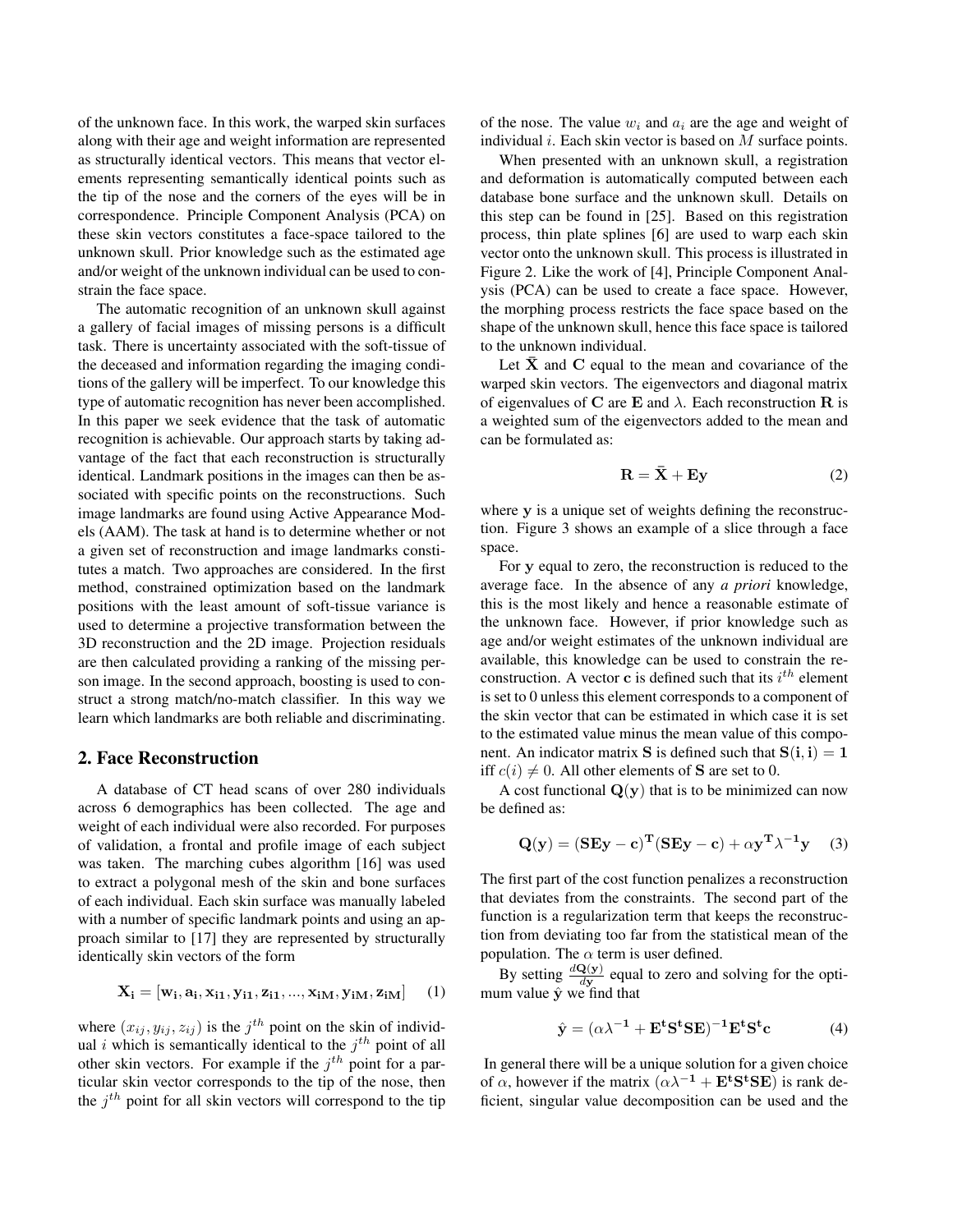

Figure 2. *The registration of a database skull onto an unknown skull is achieved in four stages. The first generates a rough alignment of the skulls. The second aligns the crest-line points. The third generates a tighter alignment of crest-line points. The fourth aligns both low curvature and crest-line points. The transformations are also applied to the database skin resulting in an estimate of the unknown face. At each stage we see the unknown skull in gray and the warped database skull in yellow.*

user must choose a reconstruction from the resulting null space.

Note that prior knowledge need not be restricted to age and weight, it can also be the location of specific points on the skin such as the tip of the nose. Figure 4 shows a set or reconstructions covering a range of ages and weights. This form of estimation can be viewed as a constrained solution. In contrast, approaches such as [14] perform age and weight progression by establishing trajectories in a general face space covering a large population - one major difference is that our approach does not require multiple samples of the same individual at different ages and weights.



Figure 3. *Cross-section of a tailored face space: The gray (light) faces are entries from the database warped onto an unknown skull. The tan (dark) faces are synthesized from the face space along the axes of the first two eigenvectors. The face in the bottom right corner is the true face to be estimated. The gold face (dark face left from center) is the projection of the true face into the face space.*

Work related to automatic facial reconstruction can be



Figure 4. *This figure shows an unknown skull, the mean reconstruction and a variety of reconstructions constrained by age or weight.*

found in [18, 26, 12, 19, 8]. To our knowledge no other reconstruction system is based on a CT database of the magnitude presented in this work.

### 3. Face Recognition

Many appearance cues such as facial hair and skin texture which are important for face recognition by humans [20] cannot be accurately estimated based solely on knowledge of the skull. In order to validate the efficacy of our reconstructions we seek an automatic method of recognition that does not require such information. The problem at hand is how best to automatically compare a 3D reconstruction with a 2D facial image and to determine whether or not there is a match. Kakadiaris *et al.* [13] have shown that 3D structure plus appearance information can be used to recognize 2D facial images. However in our application, appearance information is not available. Blanz and Vetter [5] have shown that 3D models can be generated from 2D images. Iterative Closest Point algorithms [1] could then be used to perform recognition. Conversely, as shown by Viola and Wells III [27], mutual information can be used to directly compare a 3D reconstruction with 2D images. However, it is not clear that these methods would be successful under the uncertainty associated with the facial reconstruction process. Given an image that is to be compared to a reconstruction, specific landmarks such as the tip of the nose and the corners of the eyes can be defined automatically using Active Shape and Appearance Models [3]. Since each reconstruction is structurally identical, equivalent 3D landmarks on the reconstructions will be known in advance. The recognition of known 3D objects based on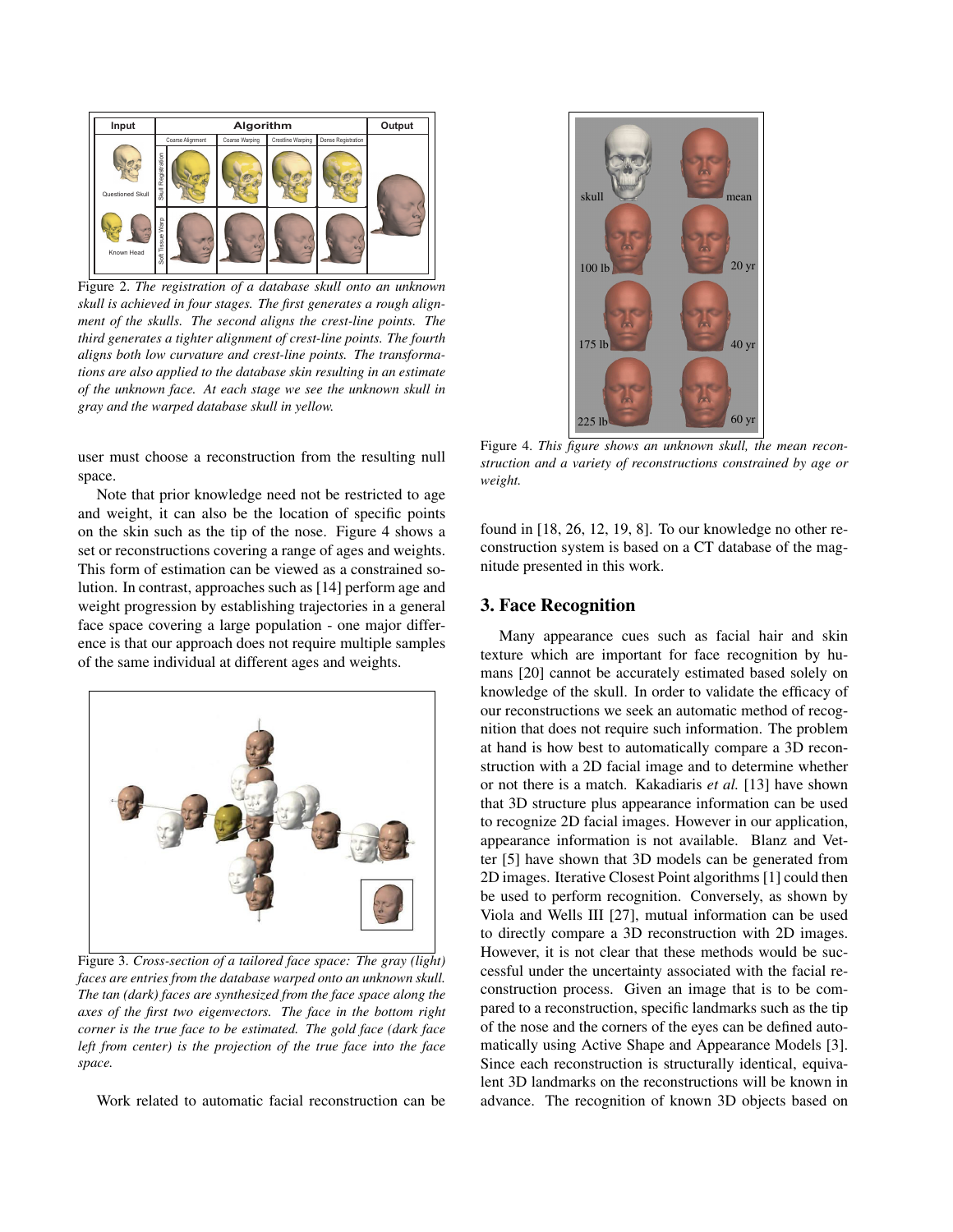landmark correspondences with their images is a well studied problem in computer vision, however there is relatively little work in the area of face recognition based on comparing 3D landmarks to 2D image landmarks [7]. Two approaches are considered: projective registration and learning via boosting.

#### 3.1. Projective Registration

As a first approach we evaluate possible matches between unknown skulls and images of missing individuals by comparing 3D reconstruction landmarks with their corresponding 2D image landmarks. We assume that the 2D image landmarks  $x = \{ (x_i, y_i), i =$  $1, \ldots, v$  are projections of the 3D reconstruction landmarks  $X = \{ (X_i, Y_i, Z_i), i = 1, \dots, v \}$  obtained with an unknown camera P

$$
\mathbf{x_i} = \mathbf{P} \mathbf{X_i}.\tag{5}
$$

Given a sufficient number of 2D to 3D correspondences, the projection P can be estimated. A good quantitative evaluation of the match is then given as the reprojection error

$$
RMS^{2} = \frac{1}{v} \sum_{i=1}^{v} ||\mathbf{x}_{i} - \mathbf{P} \mathbf{X}_{i}||_{2}^{2}.
$$
 (6)

The datasets under consideration make this approach challenging for multiple reasons: First, inherent errors in the skull-to-skin surface reconstruction and errors in the 2D image landmark location estimation violate the assumption that the 2D landmarks are actually a good projection of the 3D landmarks under the true but unknown camera P. In practice many landmarks, especially from the jaw contour and the eyebrows correspond poorly between the 3D and 2D datasets. Hence, only certain landmarks provide good guidance for camera estimation. Secondly, the camera estimation process can sometimes obtain reasonably good estimates even for mismatched datasets where a skin reconstruction is compared to an image of an incorrect individual. The reason for this is that important geometric facial properties such as aspect ratio can be obtained from any set of 3D face points by modifying the aspect ratio of the camera intrinsics. Hence such freedoms in the camera estimation process need to be prohibited.

We use the following approach for estimating the camera  $P = KR[I] - c$ . First, we assume a unit (or at least known) aspect ratio and zero skew as well as an image centered principle point. This leaves only seven degrees of freedom: rotation R, translation c and focal length in the camera matrix K. These seven parameters are estimated by performing linear estimation of the unconstrained P matrix, followed by non-linear least squares minimization of the reprojection errors with penalty terms for constraint violations, followed by LS minimization with the enforced

constraints. This first process is performed using all available landmarks. We then further refine the camera estimate with only a *subset* of the facial landmarks to overcome the landmark error challenge.

We employ two approaches for choosing the landmark subset. The first approach is to manually perform the selection based on experience and intuition for what are likely to constitute stable and accurate landmarks that are good for the camera estimation and subsequent reprojection error based match evaluation. The second approach is to use training data and exhaustively search for the optimal landmark subset.

#### 3.2. Learning via Boosting

RANSAC [10] approaches have been shown to be robust to the noisy landmark problem. In this method a minimal number of correspondences are randomly selected to generate a transformation between the 3D reconstruction space and the 2D image space. This transformation is then applied to a subset of the remaining landmarks. Residuals are measured and analyzed. Based on this approach, a classifier using specific landmarks for transformations and residual comparisons can be used to discriminate between true and false image/reconstruction pairs. Unlike the previous section which relies on a single optimal projection, it is proposed that the AdaBoost algorithm [11] be used to generate a strong classifier based on a linear combination of weak landmark classifiers each with its own projection transformation. The weak classifiers are iteratively selected by minimizing the expected error associated with a training set of true and false matches. In this way we learn which landmarks are both stable and discriminating. Thus recognition becomes a process of classification between true and false matches.

For each weak classifier a more restrictive projective transform that is simple to compute is used. It is assumed that the face plane containing the corners of the eyes and the bottom of the chin is roughly parallel to the imaging plane. Points on the reconstruction can be mapped to the image by first projecting them on to the face plane and then applying a metric transform between the face plane and the image plane. A metric transform can be defined by as little as two correspondences. This transform can be applied to a third landmark on the reconstruction and if the resulting residual is less than a threshold, the weak classifier responds positively. If the converse is true, a negative response is reported. At each round of boosting the optimal weak classifier with respect to expected classification error is selected.

## 3.3. Facial Landmarks

We now consider the method used for extracting the 2D image landmarks. The shape model and appearance model part of an AAM are trained with a representative set of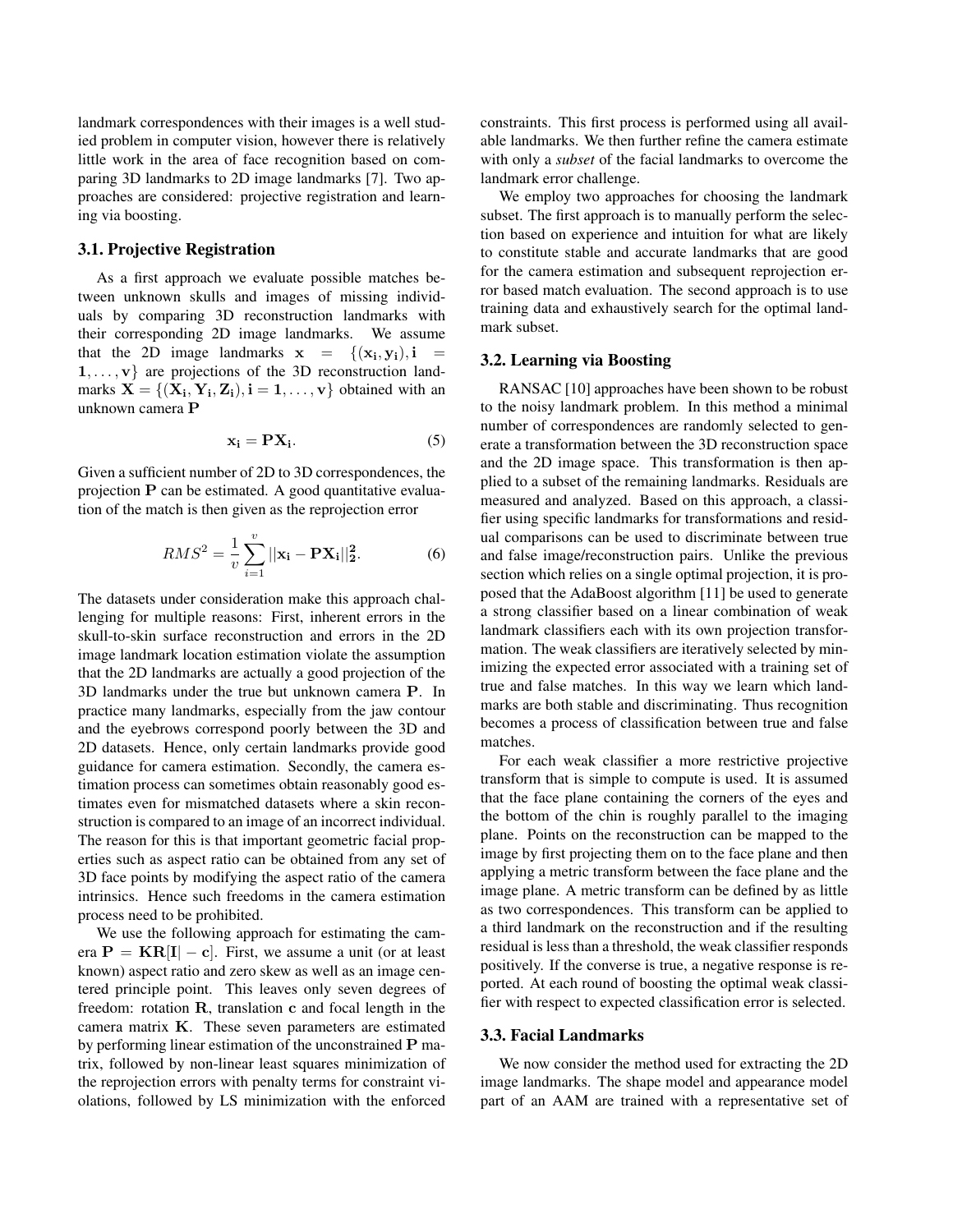

Figure 5. The mean and first 7 basis vectors of the shape model (a) and the appearance model (b) trained from the IMM database. The shape basis vectors are shown as arrows at the corresponding mean shape landmark locations.

facial images. The procedure for building a shape model is as follows. Given a face database, each facial image is manually labeled with a set of 2D landmarks,  $[x_i, y_i]$  $i = 1, 2, ..., v$ . The collection of landmarks of one image is treated as one observation from the random process defined by the shape model,  $\mathbf{s} = [x_1, y_1, x_2, y_2, ..., x_v, y_v]^T$ . Eigen-decomposition is applied to the observation set and the resulting model represents a shape as,

$$
\mathbf{s}(\mathbf{P}) = \mathbf{s}_0 + \sum_{i=1}^{n} p_i \mathbf{s}_i \tag{7}
$$

where  $s_0$  is the mean shape,  $s_i$  is the shape basis, and  $P = [p_1, p_2, ..., p_n]$  are the shape parameters. By design, the first four shape basis vectors represent global rotation and translation. Together with other basis vectors, a mapping function from the model coordinate system to the coordinates in the image observation is defined as  $W(x; P)$ , where x is a pixel coordinate within the face region  $F(\mathbf{s}_0)$ defined by the mean shape  $s_0$ .

Given the shape model, each facial image is warped into the mean shape via a piecewise affine transformation. These shape-normalized appearances from all training images are processed via eigen-decomposition and the resulting model represents an appearance as,

$$
\mathbf{A}(\mathbf{x}; \lambda) = \mathbf{A}_0(\mathbf{x}) + \sum_{i=1}^m \lambda_i \mathbf{A}_i(\mathbf{x})
$$
 (8)

where  $A_0$  is the mean appearance,  $A_i$  is the appearance basis, and  $\lambda = [\lambda_1, \lambda_2, ..., \lambda_n]$  are the appearance parameters. Note that the resolution of the appearance model here is the same as the resolution of the training images. Figure 5 shows an AAM trained using 40 images from the IMM face database [21].

An AAM can synthesize facial images with arbitrary shape and appearance within a population. Thus, the AAM can be used to *explain* a facial image by finding the optimal shape and appearance parameters such that the synthesized image is as similar to the image observation as possible. This leads to the cost function used for model fitting [9],

$$
J(\mathbf{P}, \lambda) = \frac{1}{N} \sum_{\mathbf{x} \in F(\mathbf{s}_0)} ||I(\mathbf{W}(\mathbf{x}; \mathbf{P})) - \mathbf{A}(\mathbf{x}; \lambda)||^2 \quad (9)
$$

which is the mean-square-error (MSE) between the warped observation  $I(W(x; P))$  and the synthesized appearance instance  $\mathbf{A}(\mathbf{x}; \lambda)$ , and N is the total number of pixels in  $F(\mathbf{s}_0)$ .

Traditionally this minimization is solved by gradientdecent methods. Baker and Matthews [3] proposed the Inverse Compositional (IC) and Simultaneously Inverse Compositional (SIC) method that greatly improves the fitting performance. Their basic idea is that the role of the appearance templates and the input image is switched when computing  $\Delta P$ . Thus the time-consuming steps of parameter estimation can be pre-computed and remain constant during each iteration. Liu *et al.* [15] introduced a face model enhancement scheme, where face modeling and model fitting are iteratively performed using the training image set, to improve the fitting convergence. In this paper, we employ the enhanced ASM/AAM and the SIC method to process the set of 2D images.

# 4. Experiments

For purposes of validation, a testbed of 35 reconstructions of Caucasian males with known frontal images has been assembled. No prior knowledge was assumed, hence the mean reconstructions were used. Each image was labeled with 48 landmark positions using the methods described in section 3.3. All possible image/reconstruction pairs were processed using the projective registration approach described in section 3.1. It was found that the average ranking of the true reconstruction was 11.1 based on user defined landmarks. The user selected landmarks where  $\{0, 1, 19, 17, 18, 45, 3, 16, 7, 13\}$  (see Fig. 6) and resulted in the Cumulative Match Characteristic (CMC) graph is shown in Figure 7. To determine how representative the user selection was, an exhaustive search was performed on a larger landmark subset. During the search six-tuples of landmarks where selected from the subset  $\{0, 1, 19, 17, 18, 45, 3, 16, 7, 13, 41, 43\}$  and the selection that obtained the best average rank was recorded. This experiment obtained the optimal subset  $\{0, 19, 18, 45, 3, 16\}$ , with an average rank of 9.97 and hence only slightly better than the expert selected landmarks. Both of these average rankings are significantly higher than 17.5 which would be the expected result of a totally random process.

In the next experiment, we consider the boosting approach described in section 3.2. In this experiment, the database was divided into two, one for training and one for testing. The training database consists of 31 image/reconstruction pairs. This results in 31 true matches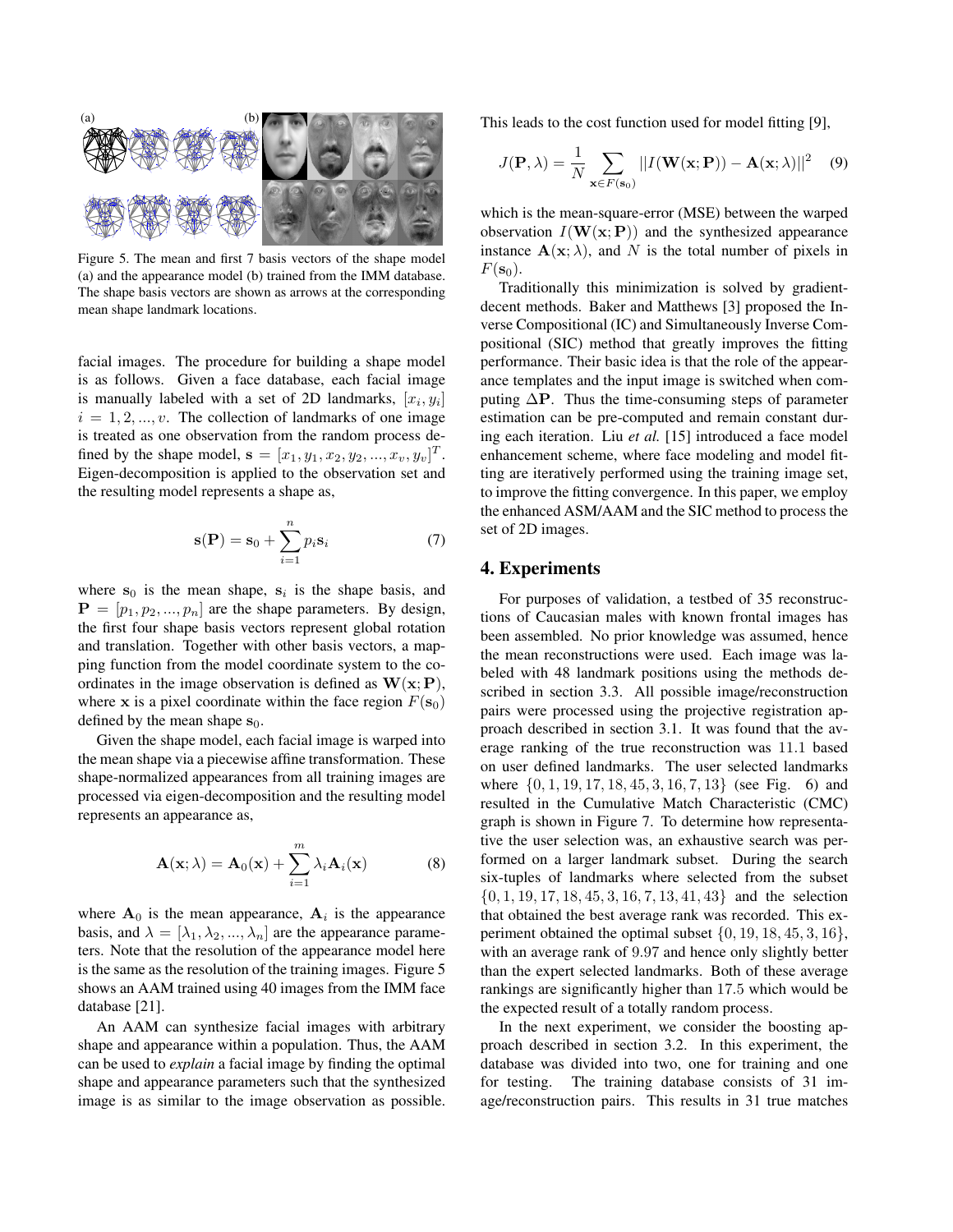

Figure 6. The landmark set used for registration and matching.



Figure 7. The Cumulative Match Characteristic Graph. For validation purposes a database of 35 Caucasian males was assembled. All possible image/reconstruction pairs were processed using the projective registration approach described in section 3.1. The horizontal axis shows the ranking of the true match. The verticle axis shows the percentage of subjects that achieve a true match ranking greater than a given value. The red curve shows the performance of our method and the green curve shows the performance that would be expected based on chance alone.

and 930 false matches. The testing database consists of 5 image/reconstruction pairs. Boosting was applied so as to generate a strong classifier and when the same classifier was used to process the testing data, a true positive rate of 0.8 and a false positive rate of 0.2 was observed. This results in a  $\kappa$  score of 0.49 with an 80% confidence interval of  $+/- 0.24$ . A  $\kappa$  score above 0.4 implies that it is reasonable to infer that the classifier is performing better than chance. Since the confidence interval is still relatively large, we believe that the collection of a larger database is warranted it should be noted that for validation purposes, difficult to acquire CT head scans are not necessary - skulls from deceased individuals with associated photos will suffice.

# 5. Conclusions

In this work, we have presented a fully automatic approach to face reconstruction from skeletal remains. The system is based on a database of CT head scans, which to our knowledge is the only such database of this magnitude in existence. The ability to generate a person specific face space enables the user to incorporate prior knowledge such as estimates of age and weight directly into the reconstruction.

We have presented landmark face recognition approaches that enables the recognition of skull identity based on a gallery of facial images. To our knowledge this is the first time that such results have been reported. Initial experiments indicate that better than chance recognition rates are achievable. However, from a statistical point of view, it will be important to perform more experimentation on larger datasets.

From a law enforcement perspective, hundreds of unknown skulls are discovered each year. The ability to match these skulls against a database of missing persons would be a boon to law enforcement and victim's advocacy. The work presented here is a significant step towards this goal.

Future work will incorporate contour-based features and distance measures as well as shape from shading types of approaches for comparing face reconstructions with image galleries.

### 6. Acknowledgments

This work has been funded by a research grant from the Federal Bureau of Investigation.

## References

- [1] B. B. Amor, M. Ardabilian, and L. Chen. New experiments on icp-based 3D face recognition and authentication. In *18th International Conference on Pattern Recognition (ICPR 2006), 20-24 August 2006, Hong Kong, China*, pages 1195– 1199, 2006.
- [2] W. A. Aulsebrook, M. Y. İşcan, J. H. Slabbert, and P. Becker. Superimposition and reconstruction in forensic facial identification: a survey. *Forensic Sci Int*, 75:101 – 120, 1995.
- [3] S. Baker and I. Matthews. Lucas-Kanade 20 years on: A unifying framework. *IJCV*, 56(3):221–255, March 2004.
- [4] V. Blanz and T. Vetter. A morphable model for the synthesis of 3D faces. In *Computer Graphics Proceeding, Annual Conference Series*, pages 187 – 194, New York, 1999. ACM SIGGRAPH.
- [5] V. Blanz and T. Vetter. Face recognition based on fitting a 3D morphable model. *PAMI*, 25(9):1063–1074, 2003.
- [6] F. Bookstein. Principle warps: Thin plate splines and the decomposition of deformations. *IEEE Transactions on Pattern Analysis and Machine Intelligence*, 11:567–585, 1989.
- [7] K. W. Bowyer, K. Chang, and P. J. Flynn. A survey of approaches and challenges in 3D and multi-modal 3D+2d face